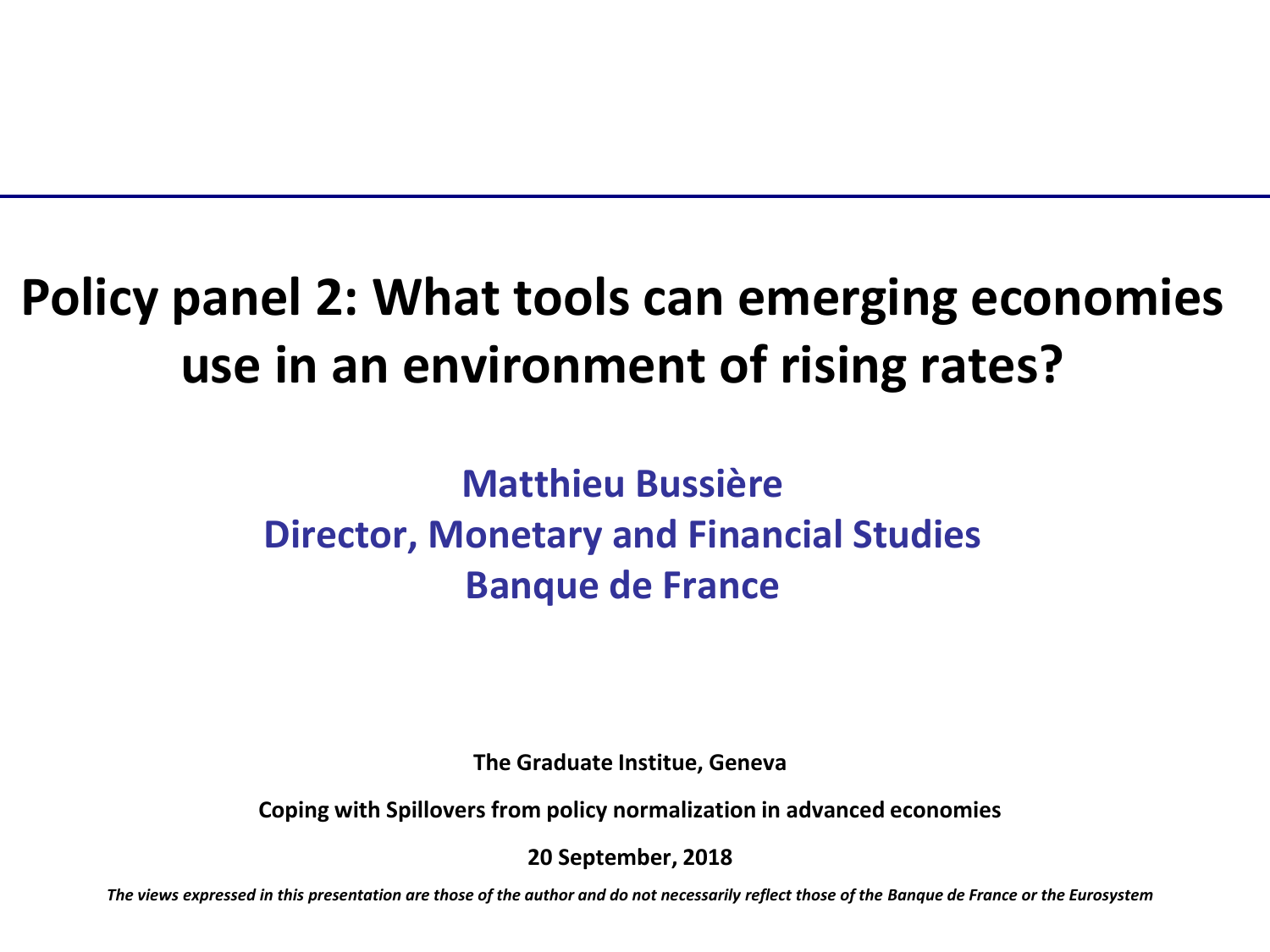### **Monetary policy accomodation in AEs can have potentially destabilising effects on EMEs…**

Three key questions:

- **Are spillover effects large?**
- Are they on balance negative?
- What can EMEs do to offset these effects?

 $\triangleright$  Focus on the last one.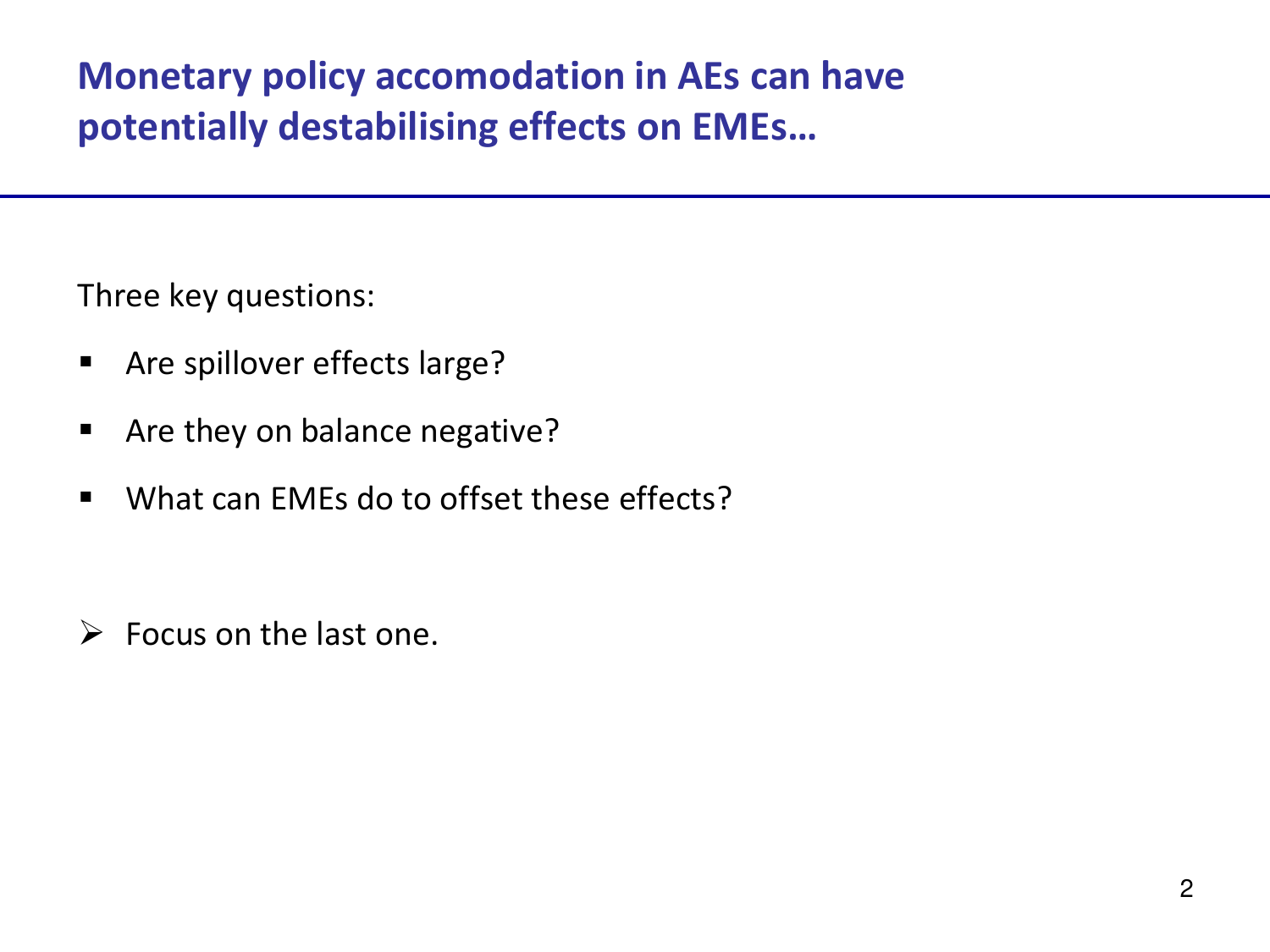# **The toolkit… (both preventive and curative measures)**

- **OHIO**
- **Reserve accumulation**
- **Monetary policy**
- **Capital controls, macroprudential policy**
- **GFSN (RFA, IMF)**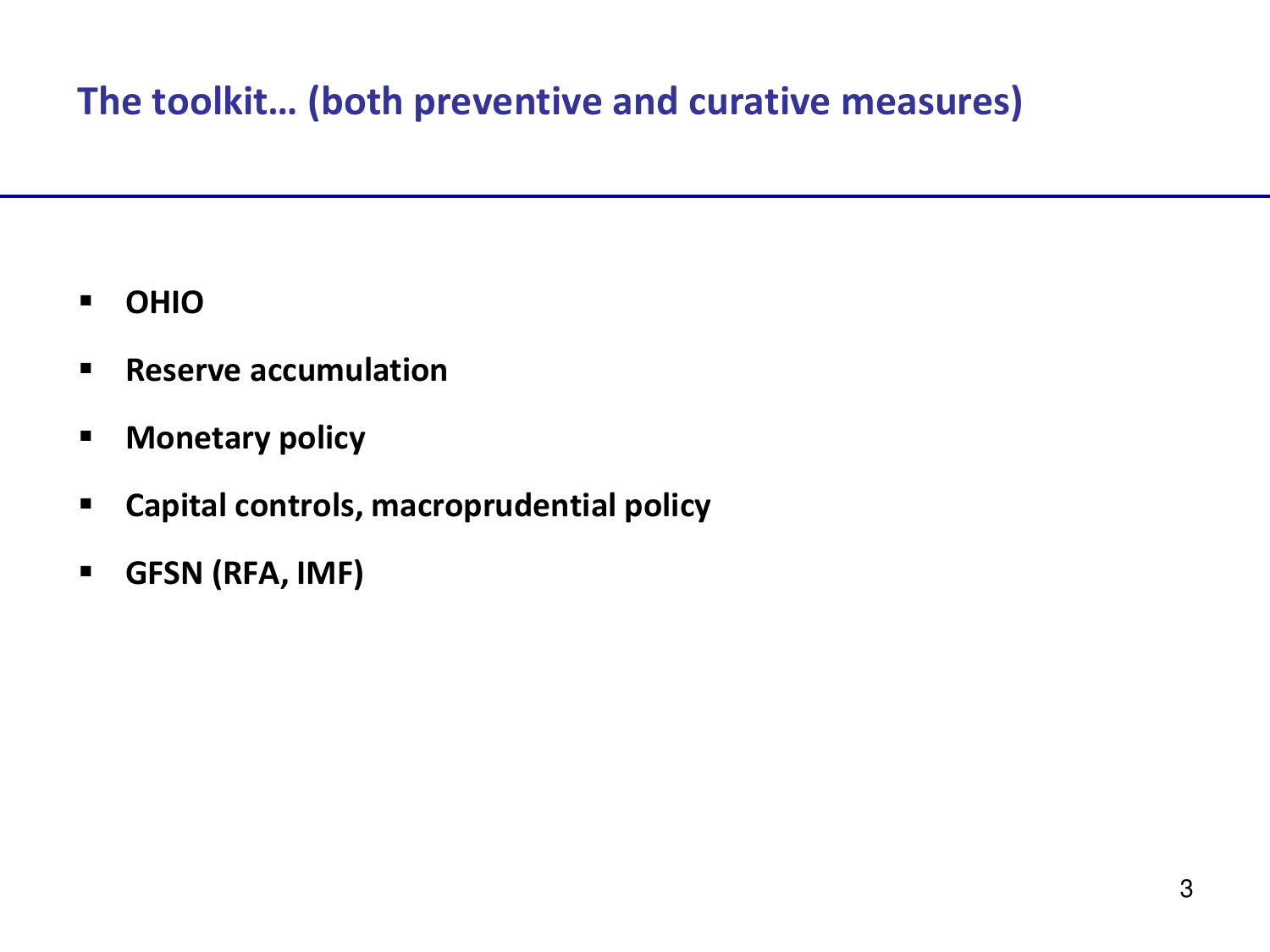### **OHIO (Own House In Order) principle, with a focus on fiscal issues**

- Insights from Krugman (1979) still true: a country with a fixed exchange rate that monetizes its budget deficit is very likely to experience a currency crisis.
- Sound public finance is a great asset when interest rates increase (avoid fiscal dominance issues)
- Generally, fixed exchange rate arrangements expose countries to speculative attacks, although no consensus here.
- BUT reasonable fiscal policy is not a guarantee (see Obstfeld 1994 Generation II models: there are multiple equilibria for a range of fundamentals). Budget deficit often not a reliable early indicator.
- **"OHIO" principle is a necessary, not a sufficient condition.**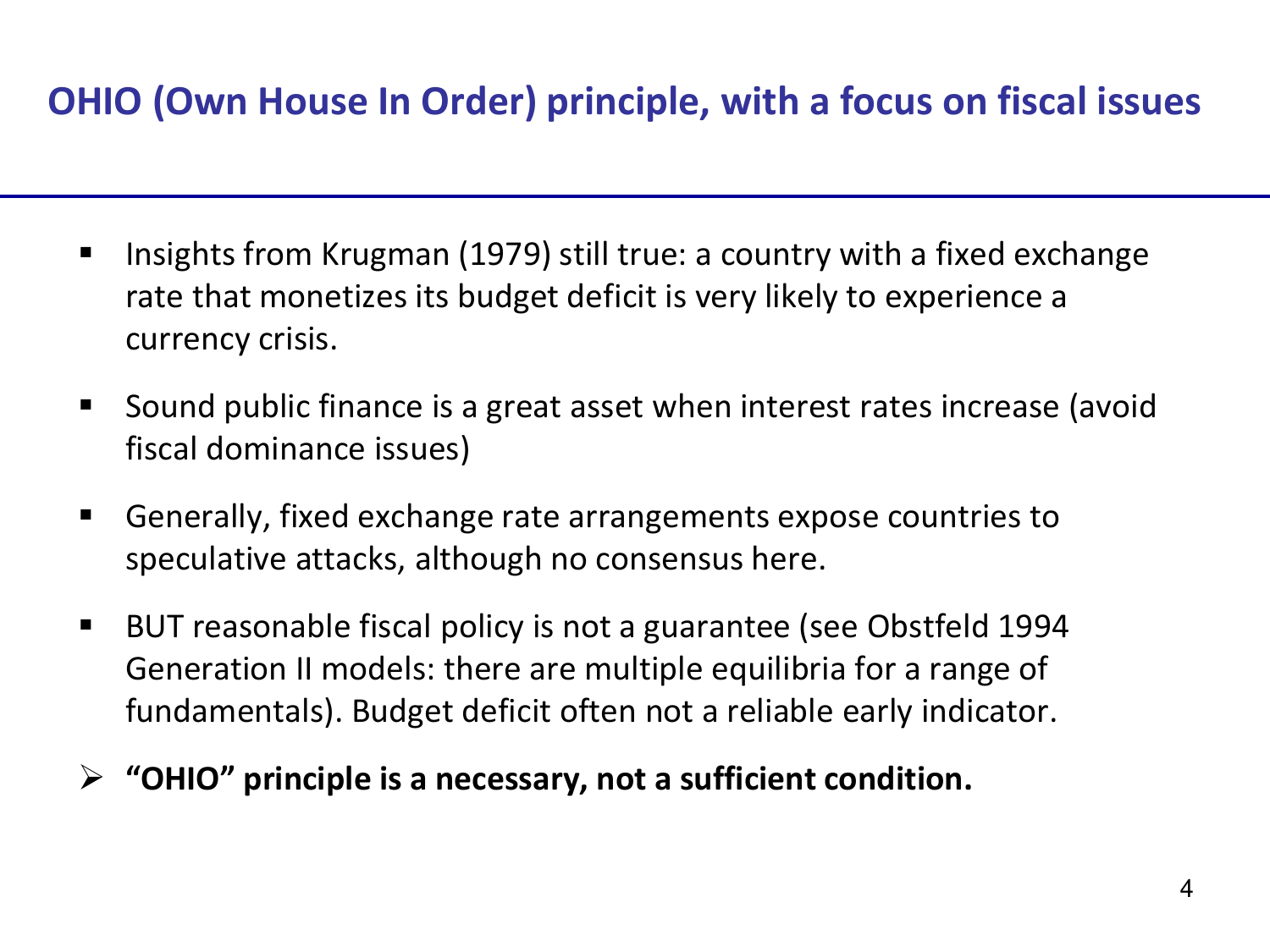### **Reserve accumulation**

- **Reserve ratio's** (to GDP, M2, short-term debt…) are a popular variable in most early warning signals.
	- Bussière & Fratzscher (2006), Bussière, Cheng, Chinn & Lisack (2015)
	- Frankel and Saravelos (2012), Rose and Spiegel (2011) are more critical
- **General perception that more reserves help in times of crisis**  $\rightarrow$  **a strong** motive for accumulating more reserves
	- No clear benchmark: perpetual accumulation (Machlup problem)
	- There may be negative externalities for other countries (benchmarking)
- **Still, many Type I and Type II errors** 
	- The example of Brazil and Mexico during the GFC is confounding.
- **Bottom line: it helps, but again not a sufficient condition.**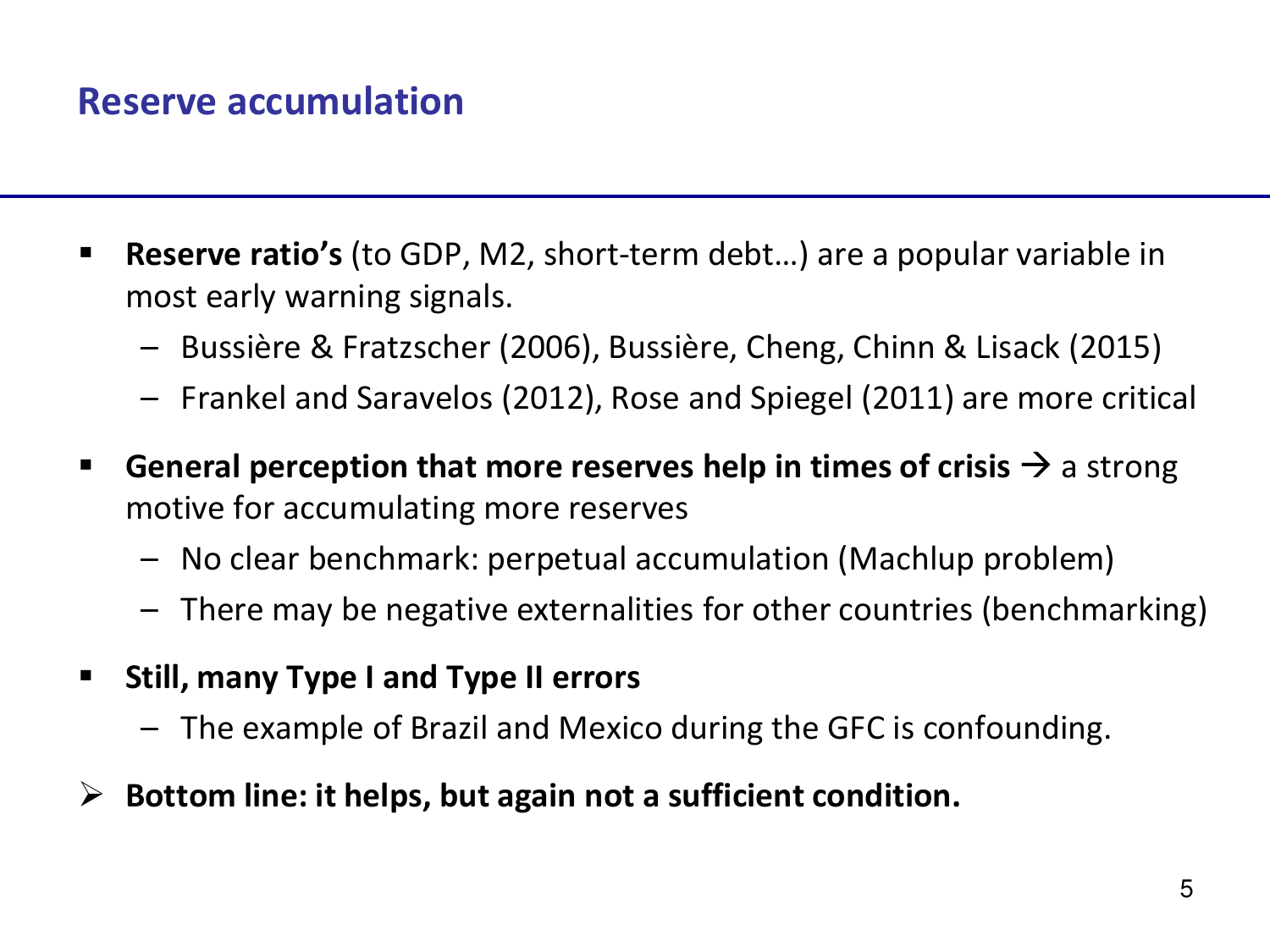### **Reserve accumulation: the contrarian view**

#### Chart 2

### How much cushion?

Larger reserves did not lead to lower declines in economic activity at the peak of the crisis.



#### Chart 3

### **Market perceptions**

As the evolution of credit default swap spreads indicates, markets did not see Mexico as more vulnerable than Brazil despite lower reserves.

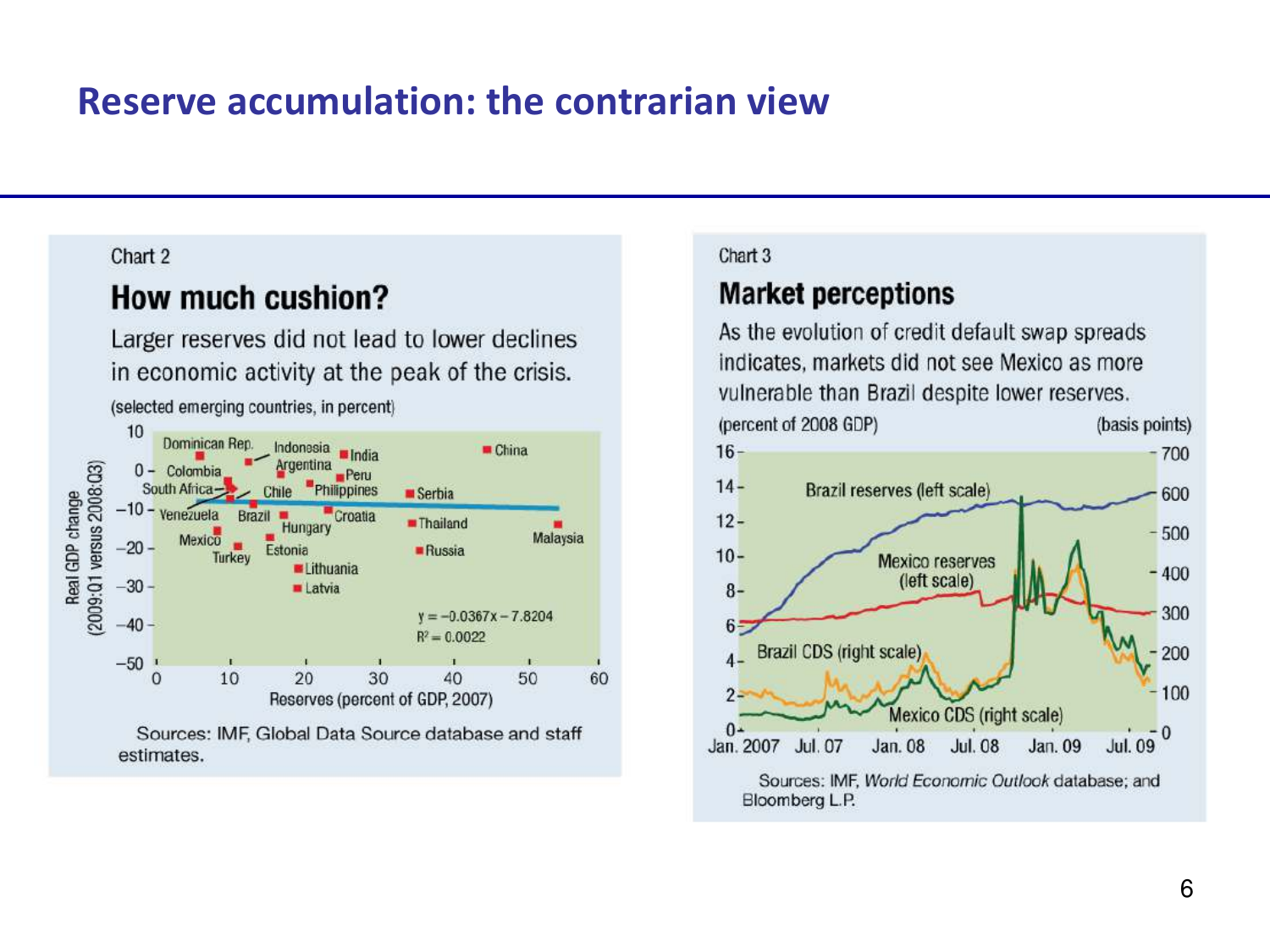# **Monetary policy**

- Is monetary policy **independent** in a small open emerging market economy?
- Dilemma's and trilemma's. See Helene Rey's work on the **global financial cycle**. Even with floating exchange rates, monetary policy is constrained (with an open capital account).
- Need for coordination? Mandates are national. Not clear that deviation from Nash equilibrium is an improvement.
- Role of the exchange rate: debate on **currency wars** at the ZLB (Caballero et al 2013 vs Jeanne 2018).
- Recent work on currency and trade wars (Bussière, Bénassy-Quéré and Wibaux 2018).
- BTW spillovers may not be that large (see third IBRN project, summarized in Buch, Bussière, Goldberg and Hills, 2018).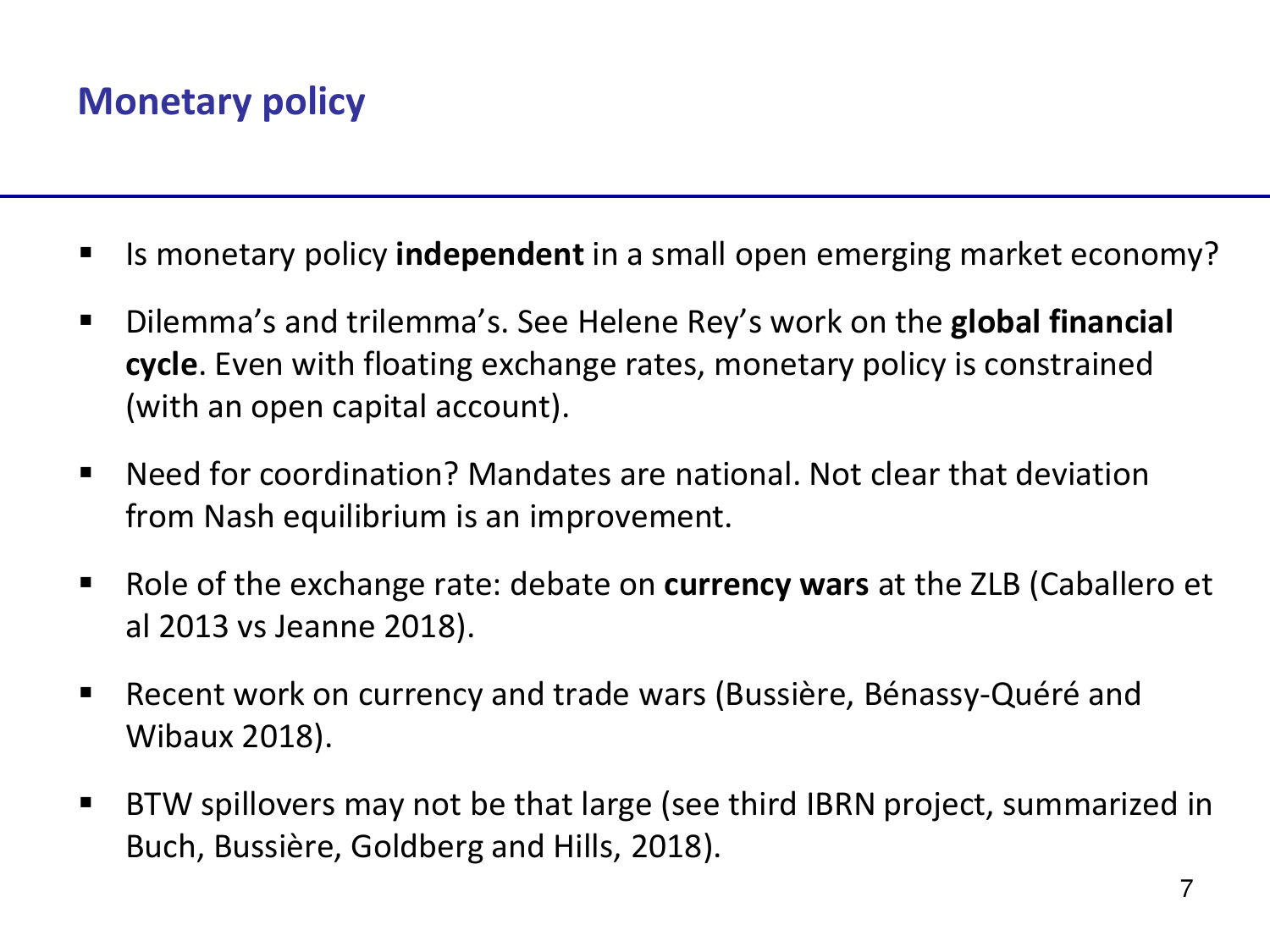### **Capital controls, macroprudential measures (CFMs)**

- Noticeable evolution of the IMF view on the capital controls (Ostry et al 2010). Further reflections on the issue in G20 and at the OECD.
- See Blanchard 2016: restrictions on capital flows are a more natural instrument for advancing the objectives of both macro and financial stability (than monetary policy coordination).
- $\blacksquare$  Empirical evidence is mixed:
	- Forbes, Fratzscher and Straub (2013): "Capital controls and macroprudential measures: what are they good for?".
	- Glocker and Towbin (2015): reserve requirements in Brazil. See also Camors and Peydro (2014), Vargas et al. 2011.
	- On bank-level capital requirements: Saurina 2009, Aiyar et al. 2014.
	- On LTV and DTI: Igan and Kang (2012)
	- On spillovers: see second IBRN projects in IJCB special volume, March 2017. Spillovers not that large. And the state of  $\frac{8}{3}$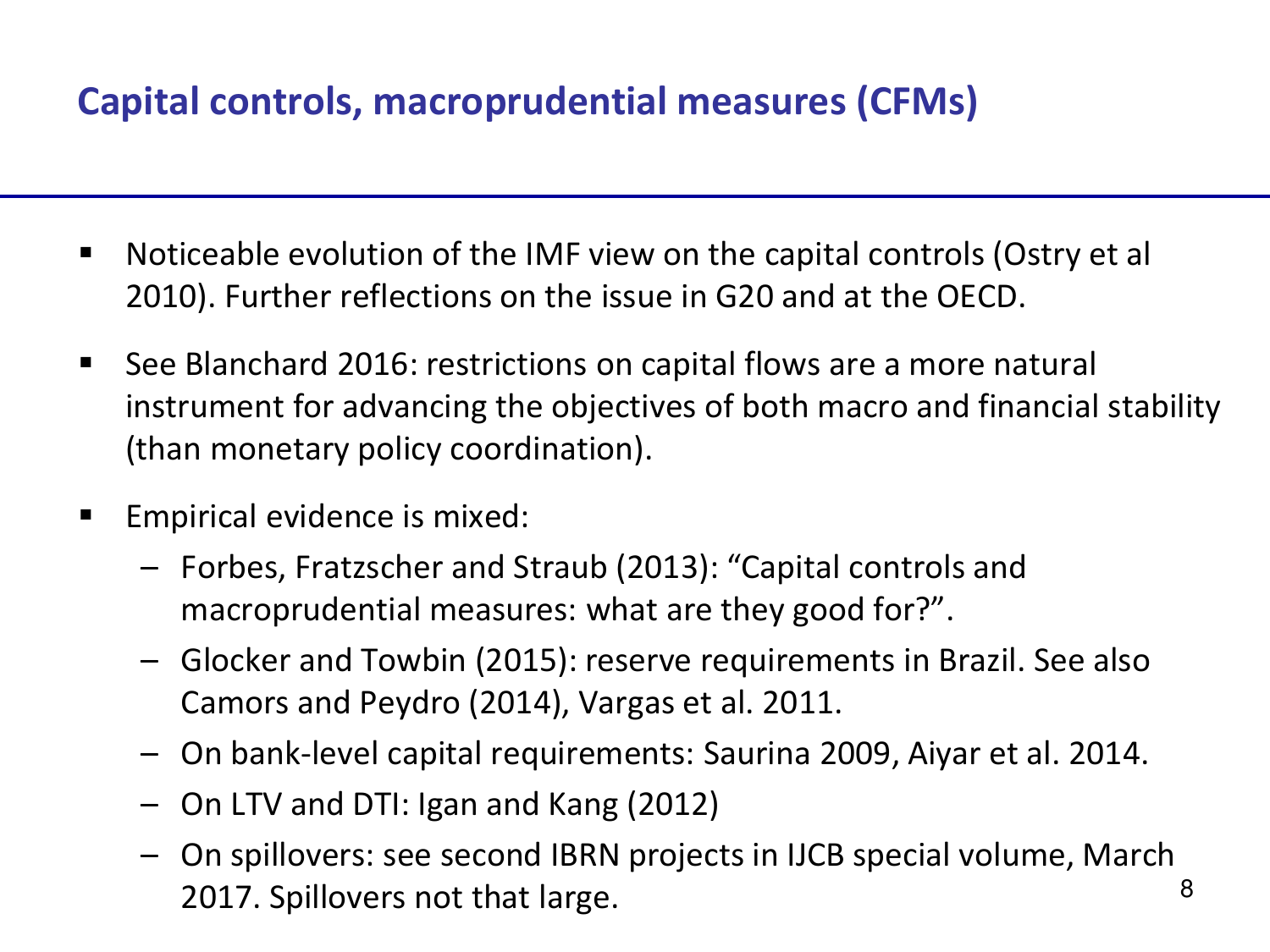### **Capital controls, macroprudential measures (CFMs)**

- Few studies compare instruments
- Key exception is IMF  $(2012)$ :
	- For EMEs the most efficient instruments are DTI and LTV
	- For AEs it is capital requirements and reserve requirements

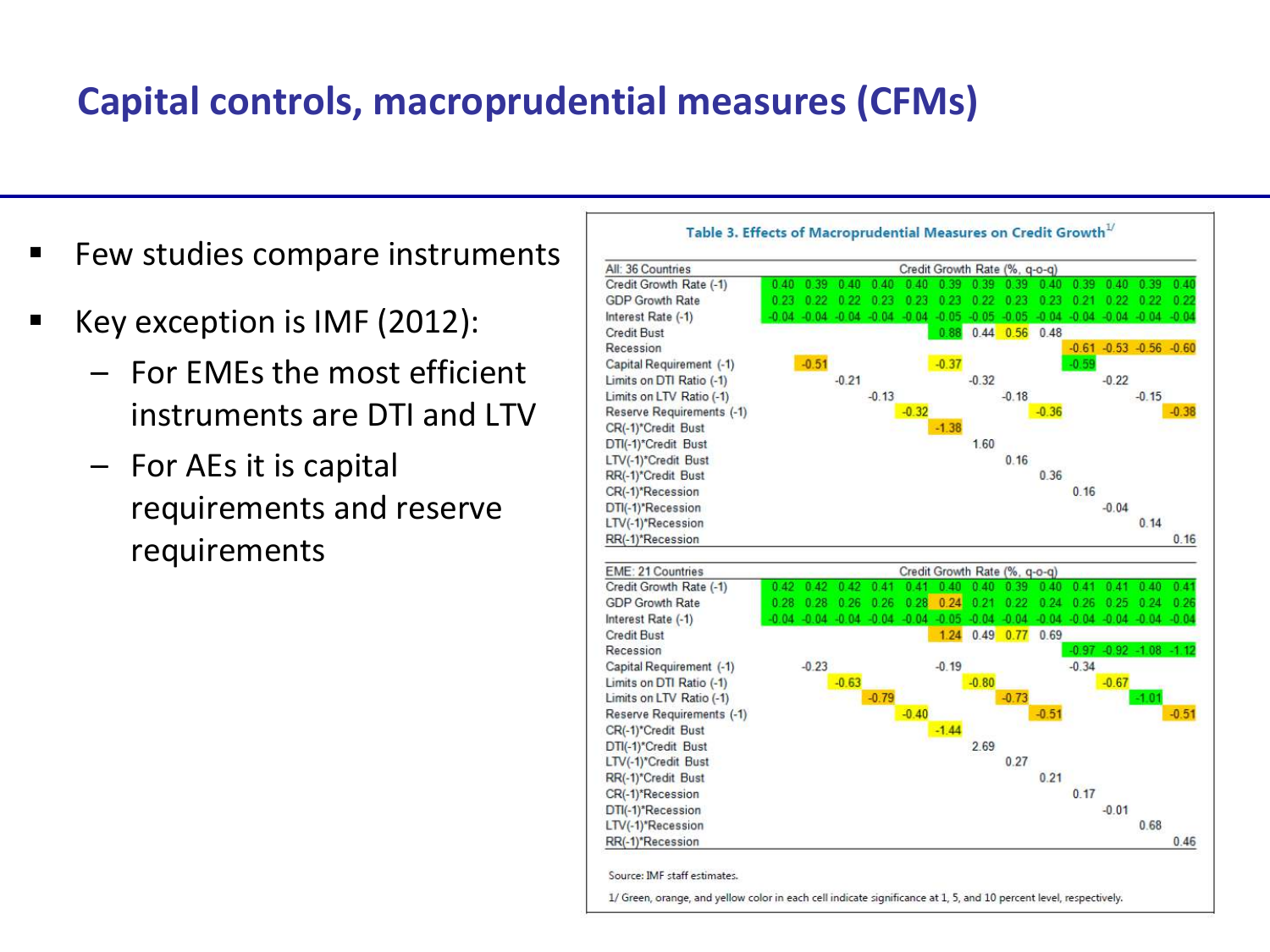# **Role of RFA's / IMF**

- Increasing size of RFA (compared to IMF resources)
- Fig. 1 from IMF Policy Paper, July 2017. Collaboration between regional financing arrangements and the IMF.
- See also ECB Occasional Paper, Strengthening the Global Financial Safety Net, 2018.



Sources: Bank of England; central bank websites; RFA annual reports; and IMF staff estimates. 1/ Estimated based on known past usage or, if undrawn, on average past maximum drawings of remaining central bank members in the network. Two-way arrangements are only counted once.

2/ Includes all arrangements with an explicit value limit and excludes CMIM arrangements, which are included under RFAs. Two-way arrangements are only counted once. 3/ Based on explicit lending capacity/limit where available, committed resources, or estimated lending capacity based on country access limits and paid-in capital. 4/ After prudential balances.

5/ For countries in the Financial Transaction Plan (FTP) after deducting prudential balance.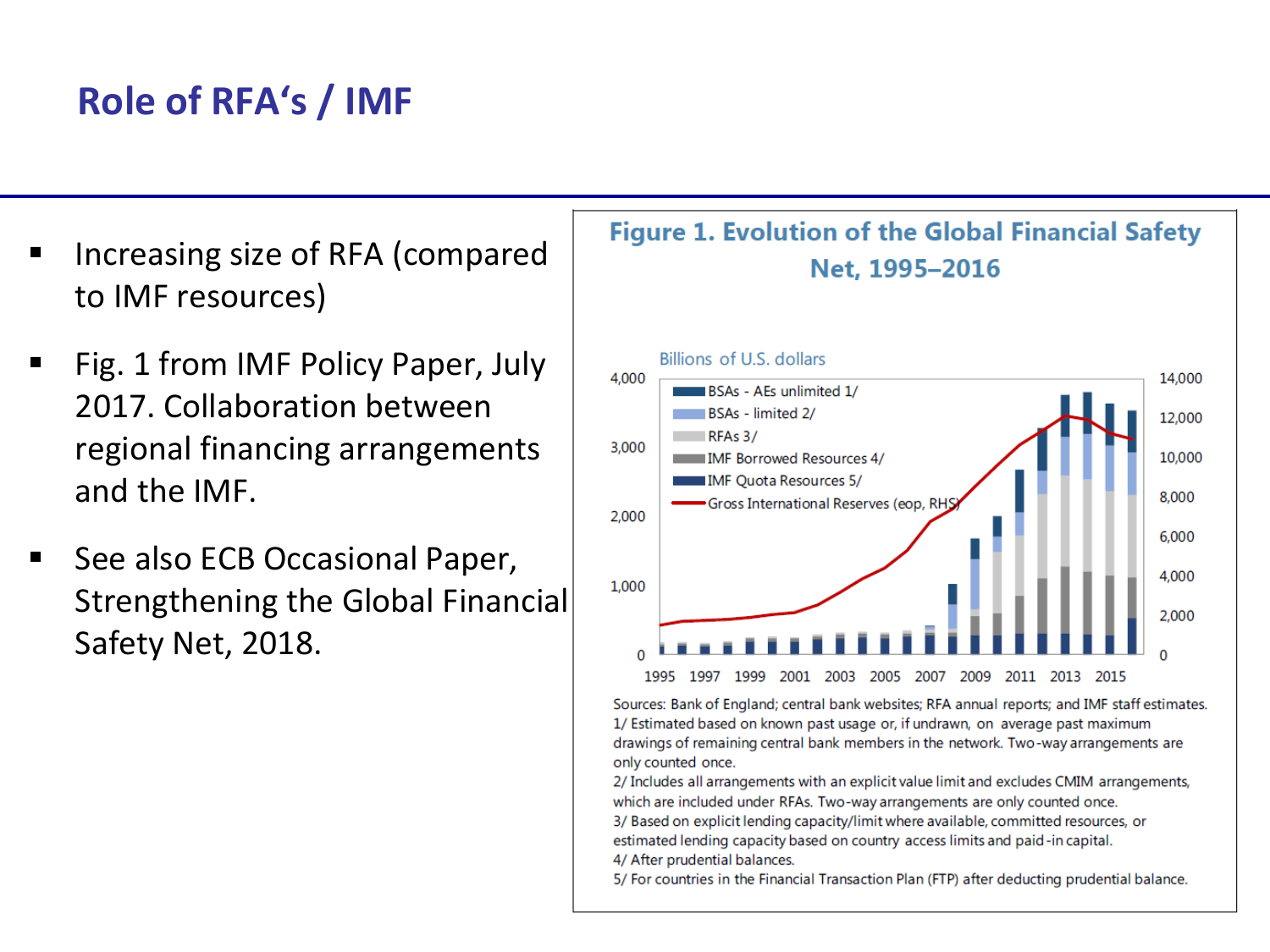### **Role of RFA's / IMF**

**Hey big lender** 

IMF credit outstanding, SDR bn

*The Economist*, 04/09/2018 The world's lender of last resort is back in vogue (As the dollar strengthens and interest rates rise, more emerging-market governments are turning to the IMF)